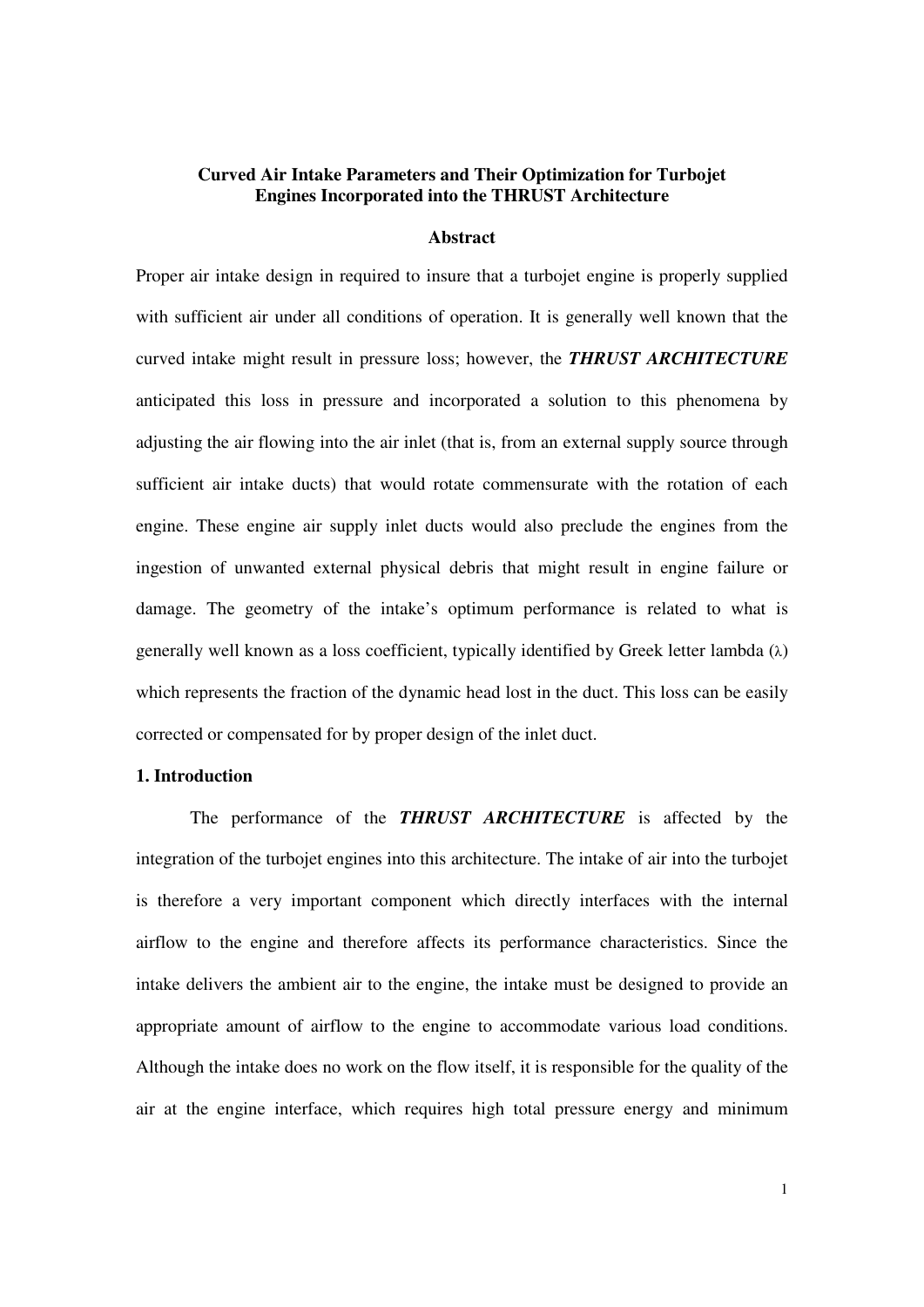distortion at the Aerodynamic Interface Plane (AIP). It is evident that from the *THRUST AIRCHTECTURE* engine intake extensions that the intake, when incorporated as an integral part, would not be of conventional design but contains the necessary inlet air vanes to approach optimum air flow. The actual bend and internal vane settings would be optimized using computer software to obtain the maximum uniform flow and minimize the value of lambda  $(λ)$ .

### **2.0 Intake Parameters**

 Intake is no different from any other existing engineering system where a fraction of the supplied energy goes waste i.e. it is spent in ways other than that is desired. An understanding of the process through which the energy is essential before an intake could be designed or merits/demerits of a design could be discussed.

### **2.1 Inlet Flow Angularity or Swirl**

 Swirl represents a form of energy loss, as the energy is used in accelerating this flow in the angular direction and does not contribute to engine thrust. Inside a curved intake, the swirl is caused by the shape of the duct itself. Along with various distortions, swirl is responsible for the non-optimal compressor operation. Defining the "swirl coefficient,"  $SC(\theta)$  as the maximum average circumferential component of cross-flow velocity in a  $\theta$ ° sector of the measuring station non-dimensionalized by dividing by the mean throat velocity. It is pointed out that swirl (and distortion) generation does not start to occur until the angle of incidence exceeds just over 10°. In the absence of any other data, this generic curved intake data could be used as a design guideline.

The engines are preferably turbojets, (note figure 1) having a compression stage, a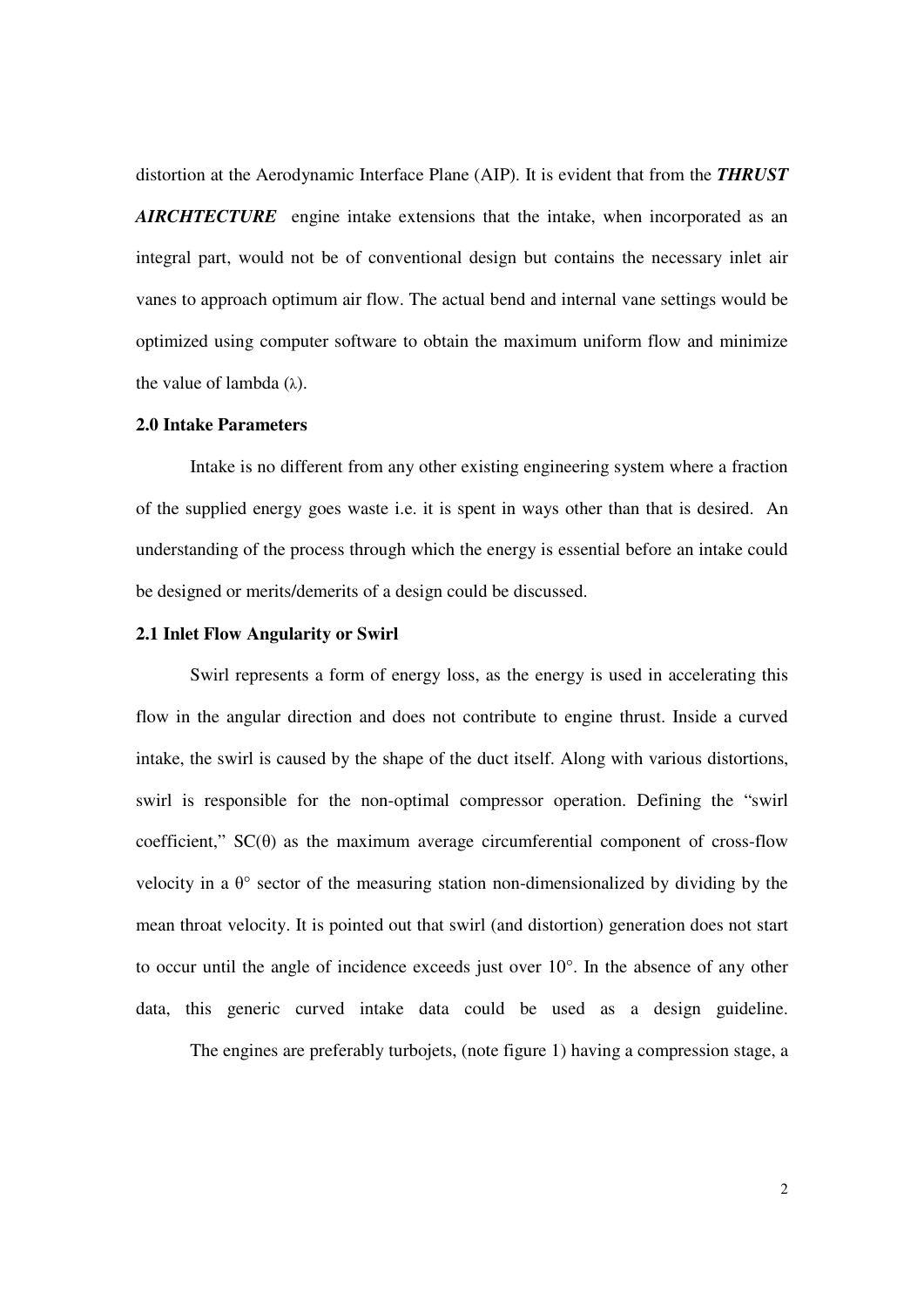combustion stage, and a turbine stage to drive the compressor. Power is provided by the thrust of the expanded gas as it leaves the engine exhaust.

 The air conduit beads from a longitudinal to a transverse posture from the air inlet disc to the reaction engine. Internal vanes are mounted within the conduit in order to facilitate a generally uniform flow stream around the curved portions of the conduit.

 The turbojet may be releasably connected to the extremity of a support arm by the provision of a mounting saddle having thrust mounting blocks and a plurality of circumferential mounting collars.



Figure 1: Curved air intake extender with engine.

# **2.2 Shockwaves**

 A shockwave is a type of propagating disturbance and is characterized by a sudden change in the characteristics of the medium such as pressure, temperature, and speed. What is generally referred to as shockwave compression can impact the pressure**.**  Shock waves would not occur in the operating envelope of the intake as per the requirements of the *THRUST ARCHITECTURE*. The remaining sources have varying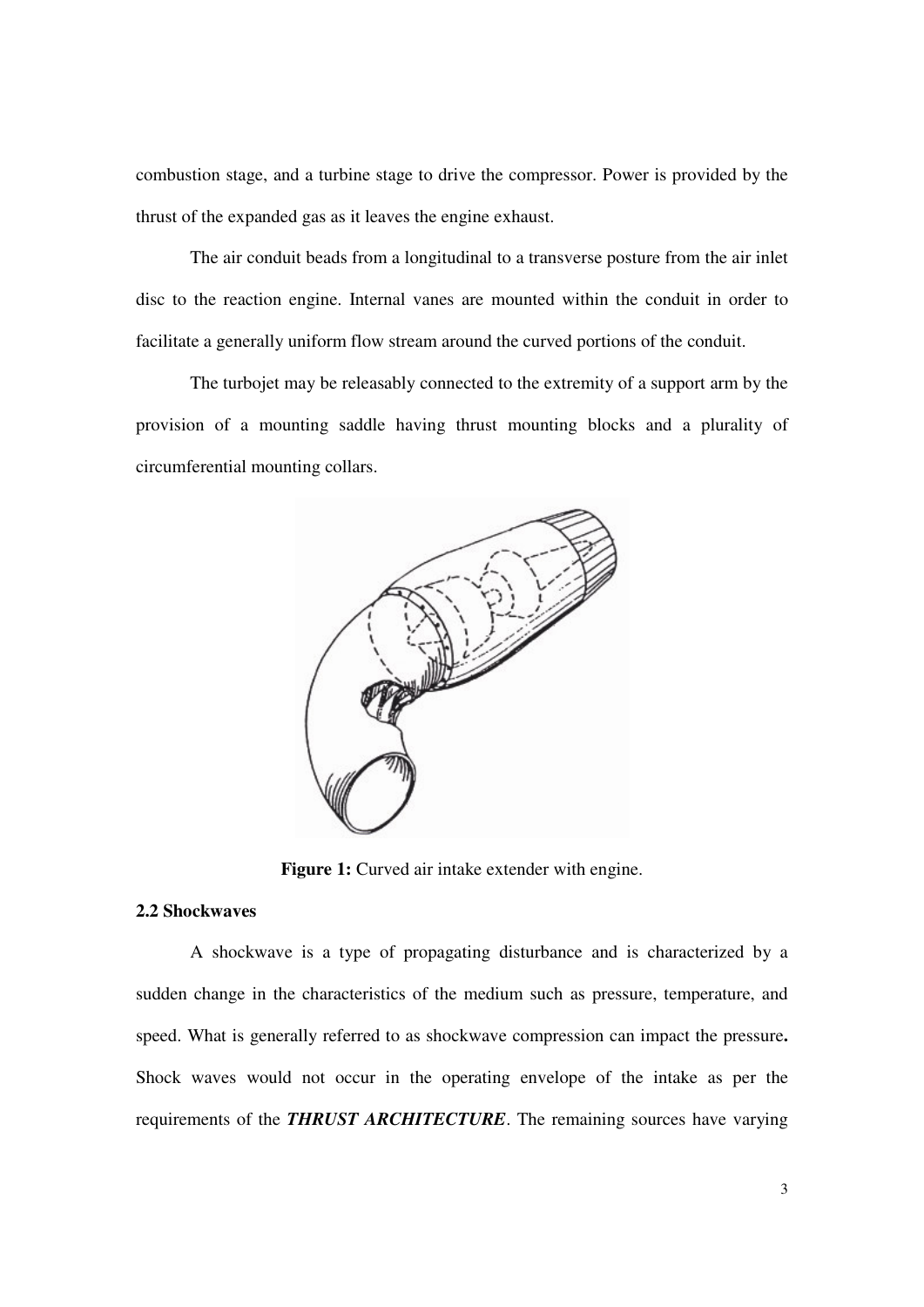levels of influence and will be discussed briefly in the following sections. Intake design could be divided into two parts: (1) length and the shape of the intake; and (2) shape of the cross sections along the length. Since the shape and the length are decided by the *THRUST ARCHITECTURE*, we need to pay attention only to the cross-sectional shape.

### **2.3 Duct Length**

Figure 2 shows a relationship between the total pressure loss and the duct length<sup>1</sup>. The losses are less in the short duct (when compared with a long one). The losses are even higher for a duct with curvature. The cause of this loss is the presence of a pressure gradient that exists between the inner and outer walls of a corner due to centrifugal forces. This causes the boundary layer from the outside of the first bend to move towards the inside, causing some amount of swirl. However, a far greater amount of swirl is generated when flow separation occurs due to either lip separation or excessively steep bends.



**Figure 2:** Total pressure loss in a curved duct<sup>1</sup>.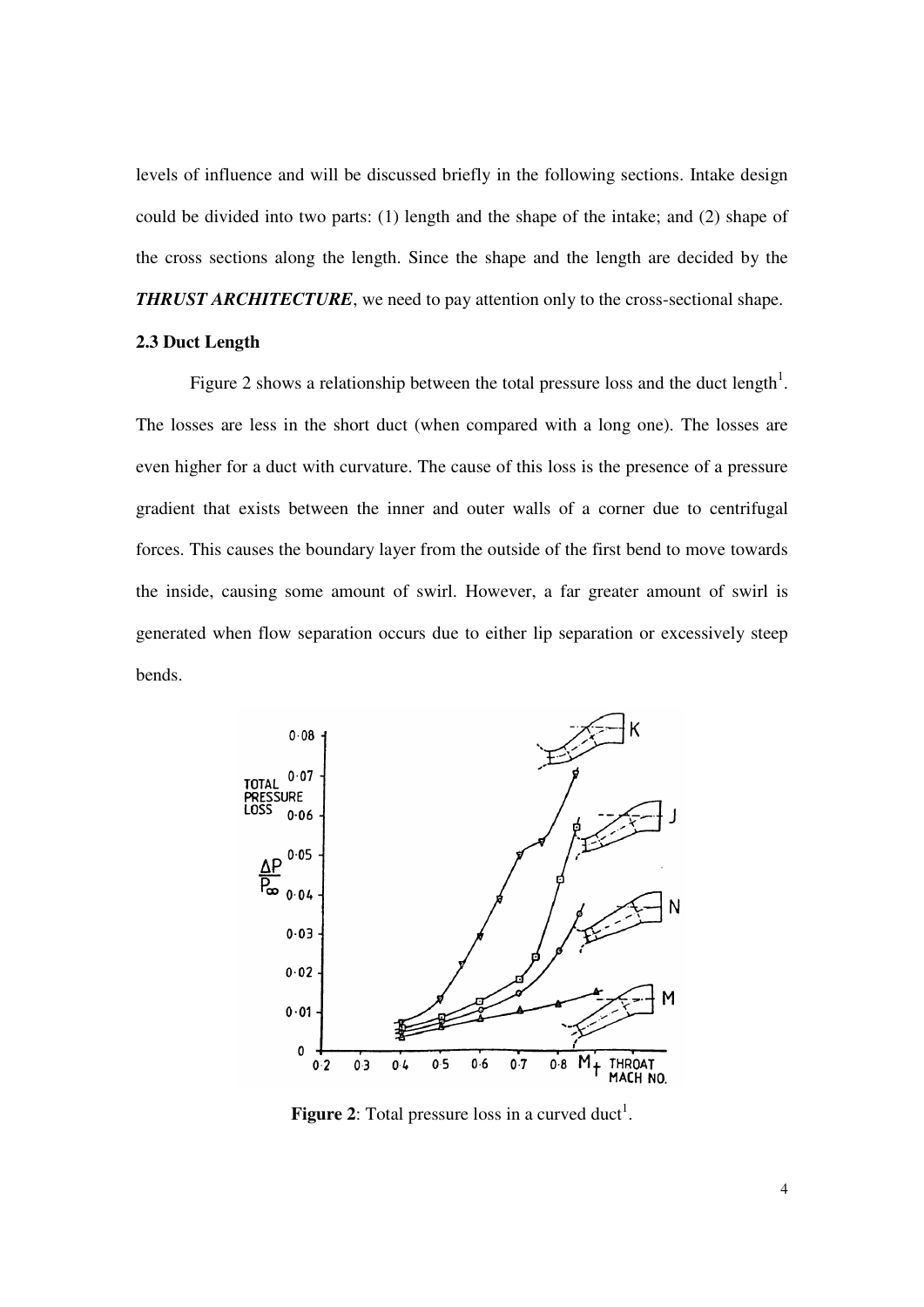The air intake duct either diffuses free stream air from a high inlet Mach number to a low Mach number (as in the case of aircraft cruising at high speed), or accelerates the *free stream* air from static condition to an acceptable level of compressor inlet Mach number (as in the case of land based power plant and aircraft takeoff). In either case the air stream suffers a total pressure loss through intake due to some or all of the reasons listed above. We will be discussing those effects of parameters in detail. Intake duct pressure can only be written in terms of following parameters:

- Duct geometry loss due to geometry is accounted by a loss coefficient, usually called lambda, λ.
- Inlet Mach number of dynamic head
- Inlet swirl angle

Total pressure loss in terms of  $\lambda$  is defined as

 $P_{in} - P_{out} = \lambda$ . ( $P_{in} - PS_{in}$ )

where,

Pin – total pressure at the entry to the duct

 $P_{\text{out}}$  – total pressure at the duct exit

 $PS_{in}$  – static pressure at the entry to the duct

The loss coefficient  $\lambda$  is the fraction of dynamic head lost in the duct, whatever the level of Mach number. Its magnitude is a function of only duct geometry and inlet swirl angle. However, apart from turbine exit ducts, most ducts (including intake ducts) have a constant inlet swirl angle of zero degrees, and hence  $\lambda$  is a function of only duct geometry. Once the intake duct geometry has been finalized and  $\lambda$  has been determined, the total pressure loss only varies with inlet dynamic head and hence Mach number. The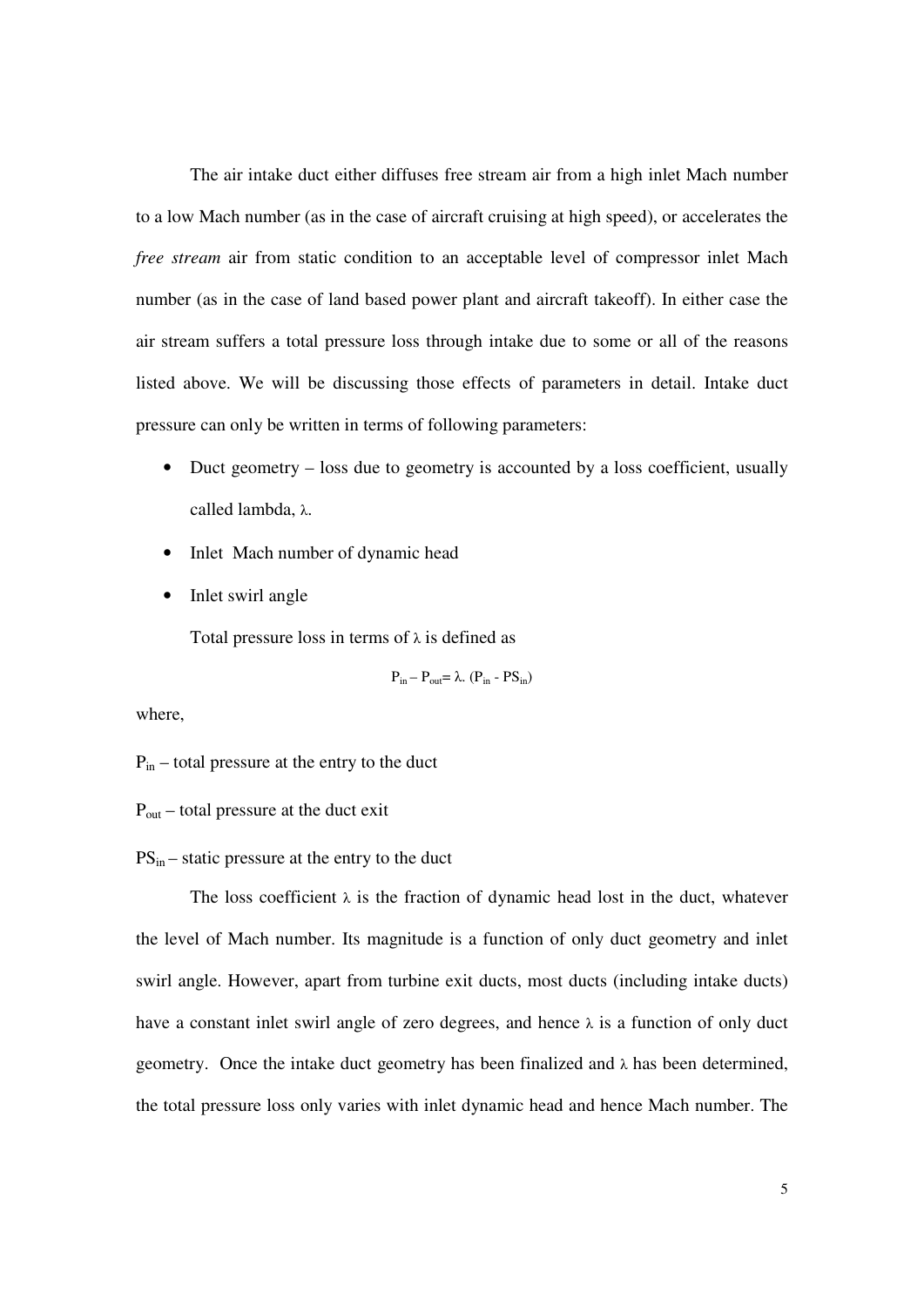value of  $\lambda$  for a given intake geometry is initially determined from experience, and by using commercially available corrections<sup>4</sup>. At a later stage of an engine project the Perspex model may be tested in a rig test facility to validate these predictions.

An estimate of  $\lambda$  for preliminary analysis can be made by combining the building blocks listed below. If more than one of these features is used in series then the  $\lambda$  applies to the dynamic head entering each individual section.

- Large step contraction:  $\lambda = 0.5$  based on exit dynamic head. This value of  $\lambda$  can be reduced if a radius is employed at the point of contraction. (This condition will be encountered at the entry to the inlet in the *THRUST ARCHITECTURE* design.)
- Flow in a pipe of constant cross-sectional area:

$$
\lambda\!=\!f\frac{L}{D}
$$

where,

 $f$  – frictional factor, as found in 'Moody chart'<sup>i</sup> L- duct length (m)

D- hydraulic diameter (m)

• Conical nozzles:  $\lambda$  is between 0.15 to 0.2 for cone angles between 15° and 40° depending upon the area ratio. (This condition may be encountered near the entry, bends, and exit of intake duct depending on the design.)

 Total pressure loss with respect to inlet Mach number can be determined initially by expressing the inlet dynamic head divided by the inlet total pressure as a function of the inlet total to the static pressure ratio. Rig test data of total pressure loss in the intake should be generated for operational Mach number range.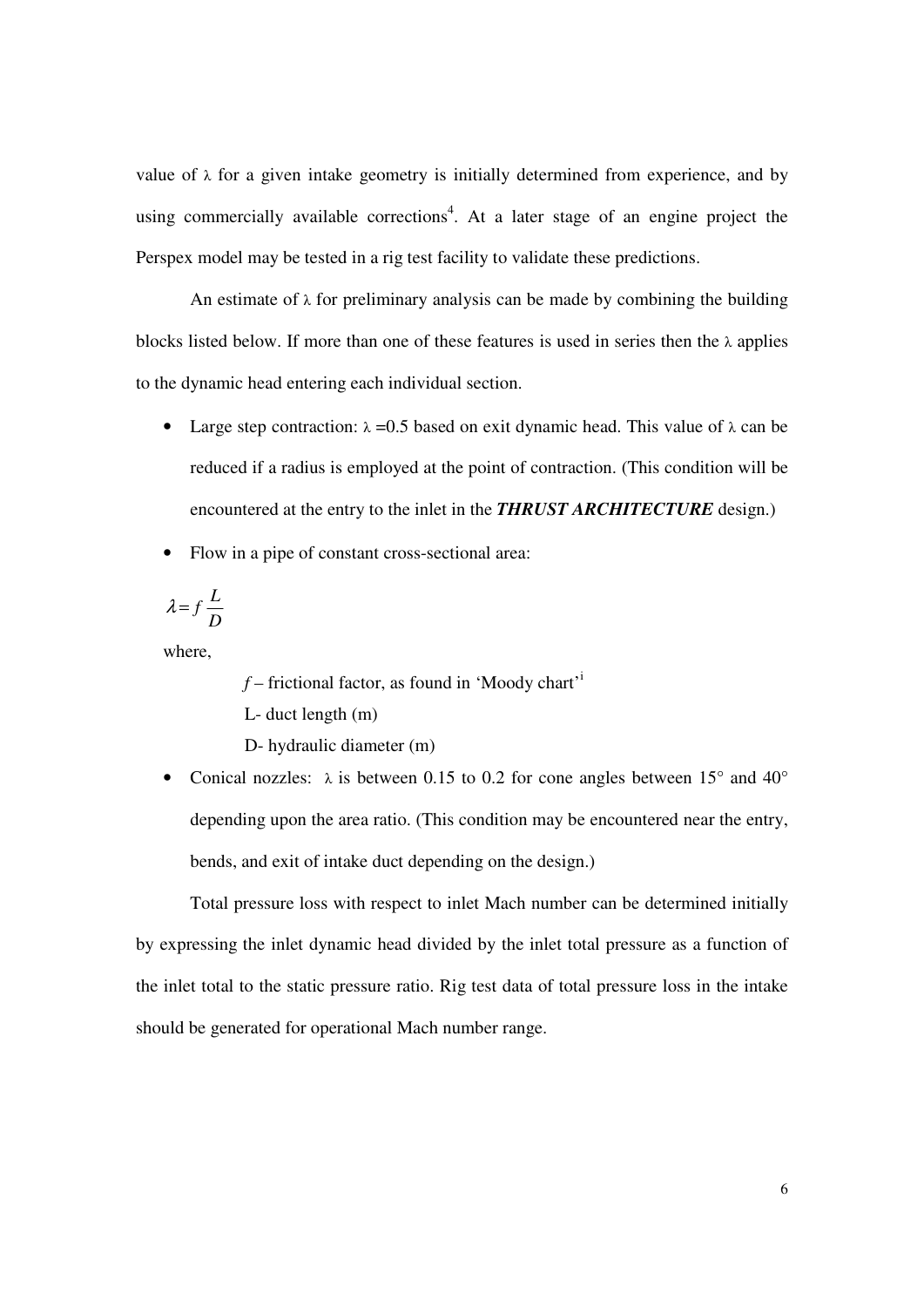### **2.4 Distortion**

 Total pressure distribution at the engine face is one of the parameters that contribute to the intake  $losses<sup>15</sup>$ . The distortion can be either steady or time varying and is a significant cause of premature engine surge  $\frac{8}{3}$  as well as buzz. The type of distortion (surge or buzz) may cause a range of undesirable effects, such as asymmetric loading of the compressor blades. The distortion is calculated in terms of the distortion coefficient and is calculated at the intake exit cross section (or at AIP) as follows –

$$
DC(\phi, \psi) = \frac{P_0 - P_0(\phi, \psi)}{q}, 0 < \phi < 2\pi
$$

where  $P_0$  is the total pressure, *q* is the dynamic pressure and  $\phi$  is the starting angle for a pie segment of angle  $\psi$  of the intake exit and are given as follows-

$$
P_0 = \frac{\int_0^{2\pi} \int_0^R P_0(r,\theta) r dr d\theta}{\int_A dA}
$$
  
\n
$$
P_0 (\phi, \psi) = \frac{\int_0^{\psi} \int_0^R P_0 (r,\phi + \theta) r dr d\theta}{\int_{\phi} dA}
$$
  
\n
$$
q = \frac{\int_A q dA}{\int_A dA}
$$

 All kinds of intake distortions are felt at the aerodynamic interface plane (AIP) and would severely affect the compressor performance. Figure 3 shows a typical compressor map along with the stability margin where a dotted line indicates the stability line. At this line compressor operation is no longer stable due to a phenomenon known as surge. The stability margin could be defined as follows –

$$
SM = \frac{PR_{SL} - PR_{OP}}{PR_{OP}} \times 100
$$

Figure surge is caused by stalling of the compressor blades and can result in reverse flow resulting in a dramatic reduction in the engine thrust.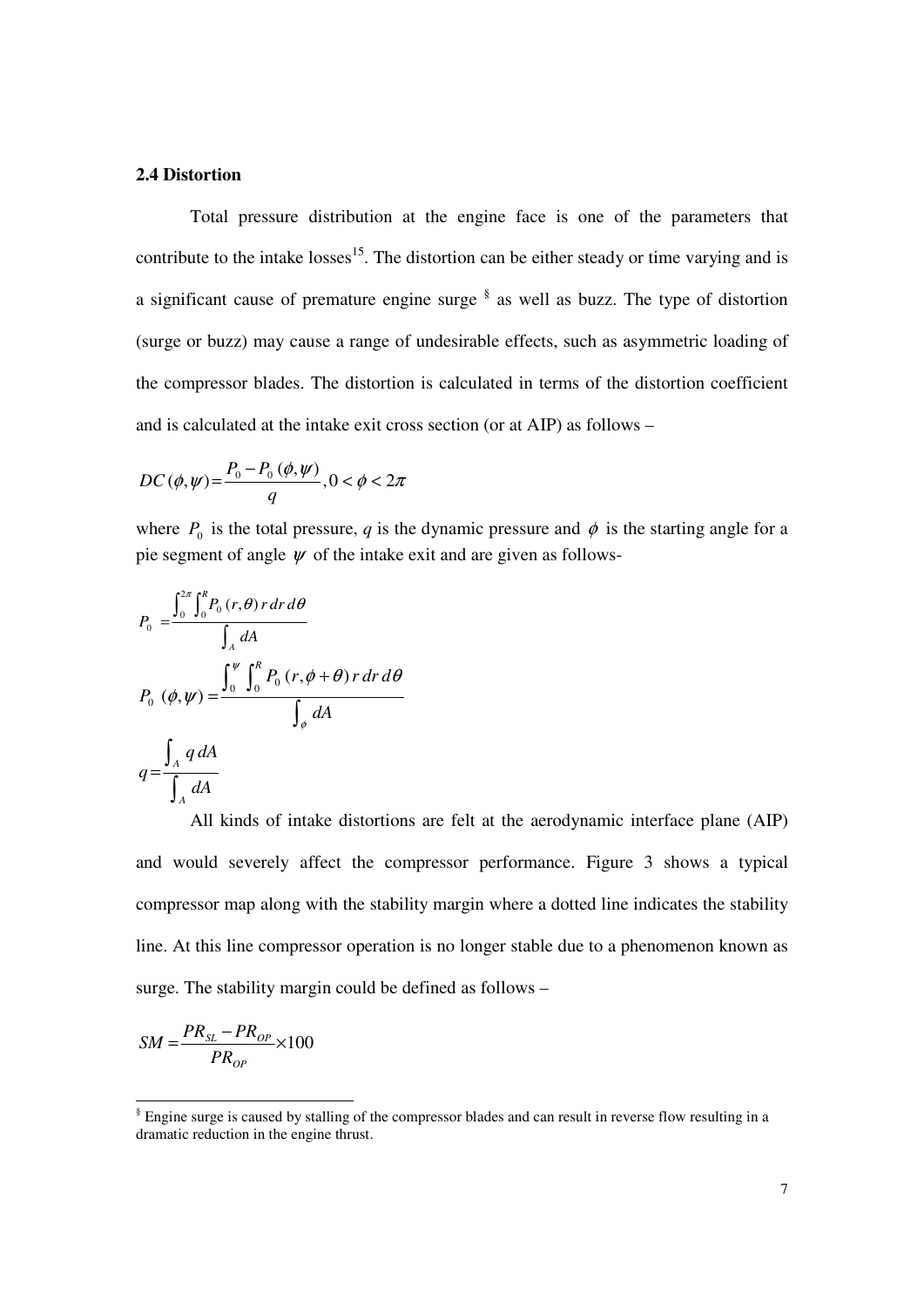where  $PR_{SL}$  is the pressure ratio at the stability limit and  $PR_{OP}$  is the pressure ratio at the operating point. Figure 4 and Table 1 show some of the factors affecting the stability margin of a compression system. The steady state total pressure distortion has been found to affect both the operating line (increase) and the stability line (decrease), reducing the overall stability margin for the compression system.



Figure 3: A typical compressor map with the stability margin<sup>2</sup>.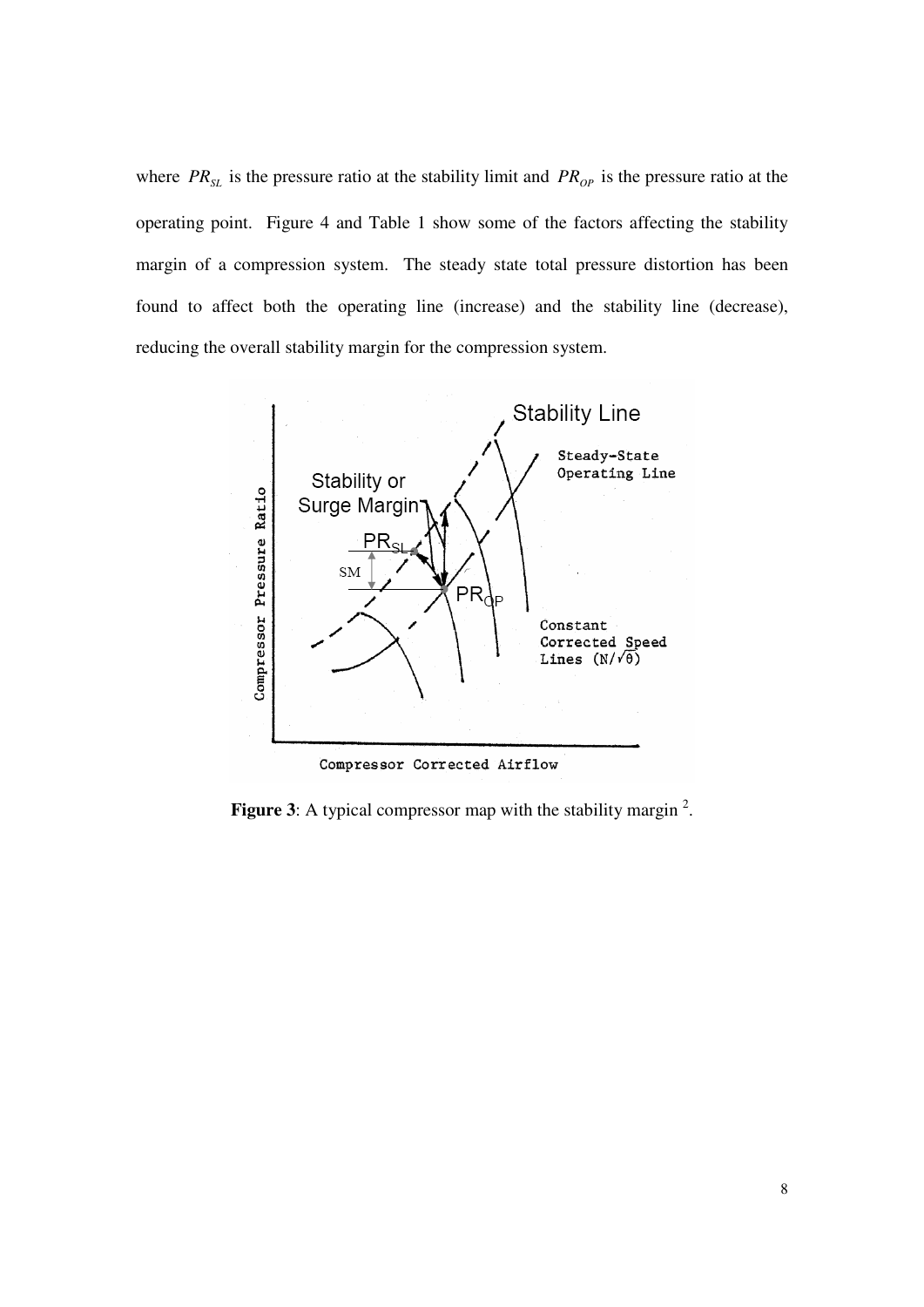

Figure 4: Factors affecting compressor stability margin<sup>3</sup>.



Figure 5: Distorted speed line for the circumferential distortion<sup>2</sup>.

 In figure 5, results are presented from engine testing showing the change in the operating point for the distorted flow compared to the undistorted flow. It clearly shows various total pressure distortions (see table 1) move the constant speed line to a lower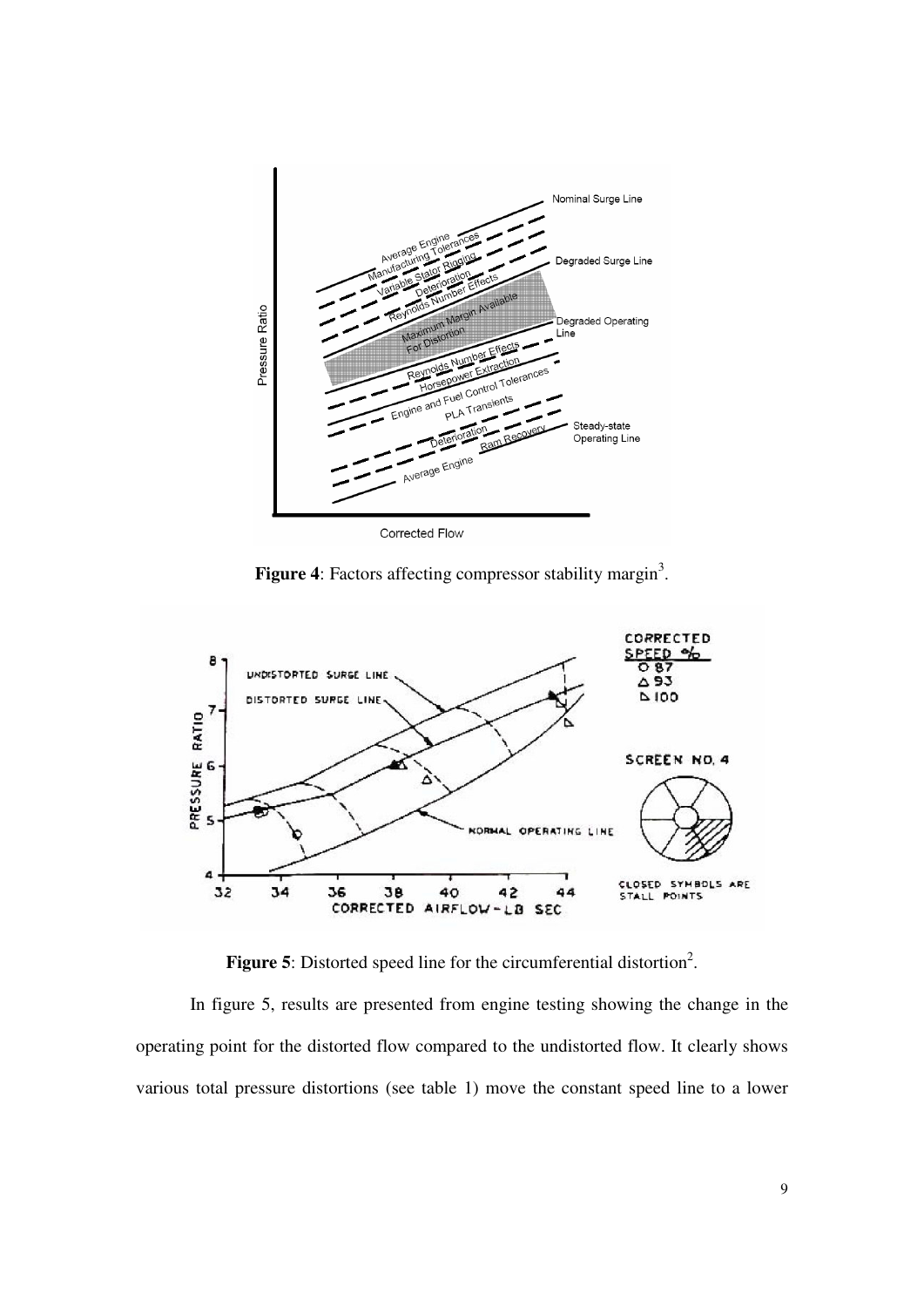position on the compressor map. The distorted flow operating point for the same corrected rotor speed is seen to move off the undistorted flow speed line.

Table 1:

| Type of distortion                          | Operating line | Surge line |
|---------------------------------------------|----------------|------------|
| Steady state total pressure distortion      | X              | X          |
| Temperature distortion                      | X              | X          |
| Swirl distortion                            | X              | X          |
| Max instantaneous total pressure distortion |                | X          |

\_\_\_\_\_\_\_\_\_\_\_\_\_\_\_\_\_\_\_\_\_\_\_\_\_\_\_\_\_\_\_\_\_\_\_\_\_\_\_\_\_\_\_\_\_\_\_\_\_\_\_\_\_\_\_\_\_\_\_\_\_\_

*Various types of distortions affecting compressor stability margin<sup>3</sup>*

 We have identified in this paper the parameters that will affect air intake loss. These parameters are in the form of:

- Friction on the walls of the duct
- Turbulent mixing and vortex generation
- Flow separation due to adverse pressure gradients as well as due to bends
- Flow distortion
- Shockwave

Since the **THRUST ARCHITECTURE** contains only one single bend, these parameters are controllable through proper design consideration.